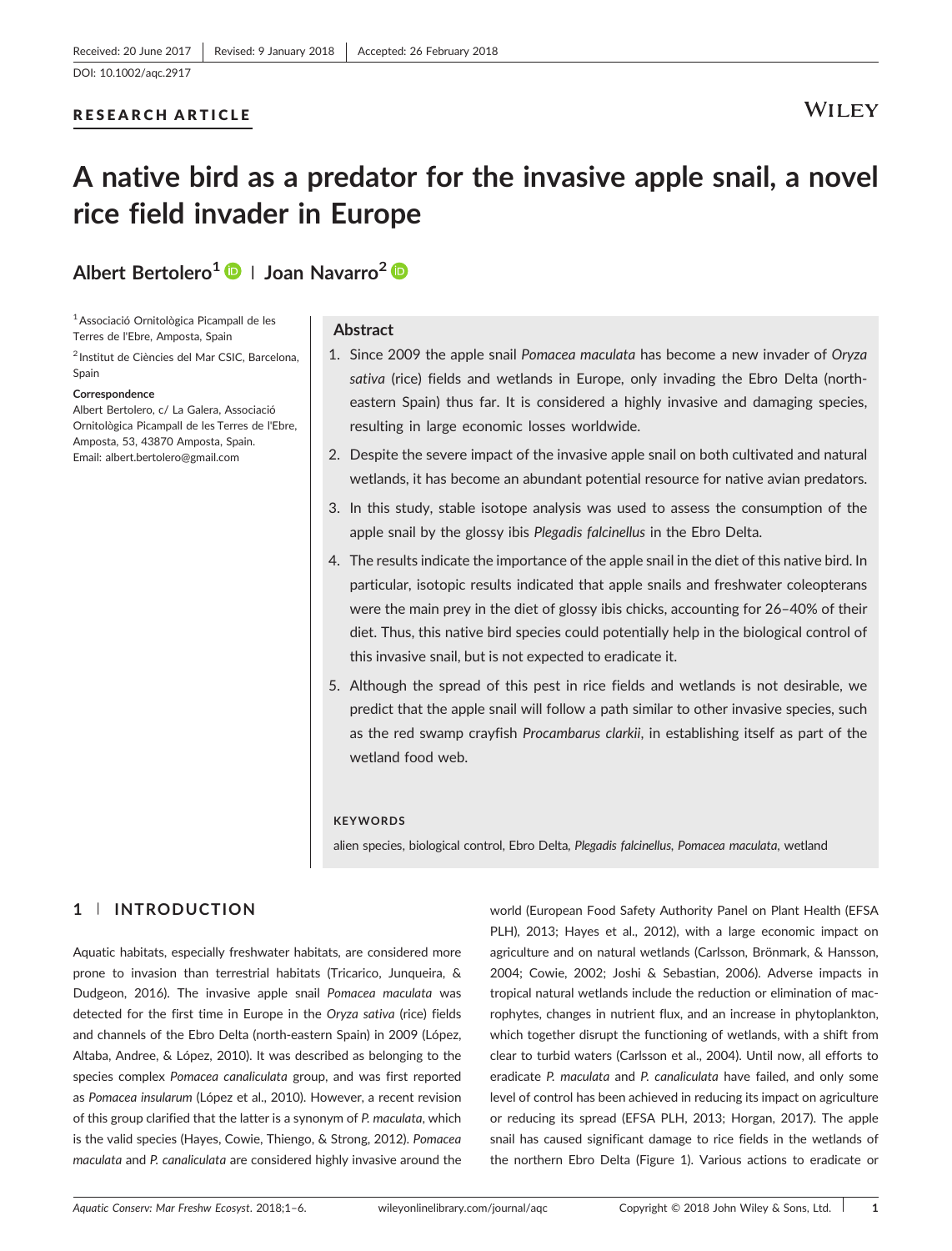



FIGURE 1 Map of the current distribution of the apple snail in the Ebro Delta and the glossy ibis colonies sampled in this study. Insert shows the first observation of a glossy ibis eating an adult apple snail in the Ebro Delta (courtesy of Xavier Curto)

control it have been undertaken, at a cost of €5.3 million in the period 2010–12, and with a budget allocation of €5 million from the Government of Catalonia (Spain) for the period 2014–20 for continuing the work on eradication and control (Generalitat de Catalunya, 2013, 2017).

Several native organisms, including invertebrates (insects, gastropods, crustaceans, and hirudinoids) and vertebrates (fish, reptiles, birds, and mammals), have been reported as predators of eggs, juveniles, or adults of the apple snail species in their areas of introduction (Burlakova et al., 2010; Centre for Agriculture and

Bioscience International (CABI), 2017; Yamanishi, Yoshida, Fujimori, & Yusa, 2012; Yusa, 2006; Yusa, Sugiura, & Wada, 2006a). Despite this great diversity of predators, they include only seven species of birds (Chanyapate, 1997; Horgan et al., 2014; Liang et al., 2013; Teo, 2001; Yusa, 2006; Table 1), and most attention has been paid to domestic ducks used for biological control in rice fields (Liang et al., 2013; Teo, 2001). So far, only one study has estimated the gross daily energetic gain in the endangered population of snail kite *Rostrhamus sociabilis* in Florida feeding on exotic apple snails, compared with feeding on native apple snails (Cattau et al., 2010). Recently, these authors

TABLE 1 Bird species reported as predators of the apple snail *Pomacea maculata* in their introduced areas

| <b>Species</b>                                                                                         | <b>Conditions</b>                             | <b>References</b>                                                                                      |
|--------------------------------------------------------------------------------------------------------|-----------------------------------------------|--------------------------------------------------------------------------------------------------------|
| Mallard, William Siam, Taiwan, Peking, Cherry Valley and<br>Khaki Campbell (Anas platyrhynchos breeds) | Domestic breed:<br>experimental<br>conditions | Teo, 2001; Yusa, Sugiura, & Wada, 2006a; Yusa, Wada, &<br>Takahashi, 2006b                             |
| Shelduck Tadorna tadorna                                                                               | Domestic breed:<br>experimental<br>conditions | Liang et al., 2013                                                                                     |
| Muscovy Cairina moschata                                                                               | Domestic breed;<br>experimental<br>conditions | Teo. 2001                                                                                              |
| Large-billed crow Corvus macrorhynchos                                                                 | Wild                                          | Wada, 2006; Yusa, 2006                                                                                 |
| Asian openbill Anastomus oscitans                                                                      | Wild                                          | Chanyapate, 1997 (in Yusa, 2006); Sawangproh & Poonswad,<br>2010                                       |
| Greater coucal Centropus sinensis                                                                      | Wild                                          | Chanyapate, 1997 (in Yusa, 2006)                                                                       |
| Snail kite Rostrhamus sociabilis                                                                       | Wild                                          | Cattau, Martin, & Kitchens, 2010; Cattau, Fletcher, Reichert,<br>& Kitchens, 2016; Horgan et al., 2014 |
| Glossy ibis Plegadis falcinellus                                                                       | Wild                                          | This study                                                                                             |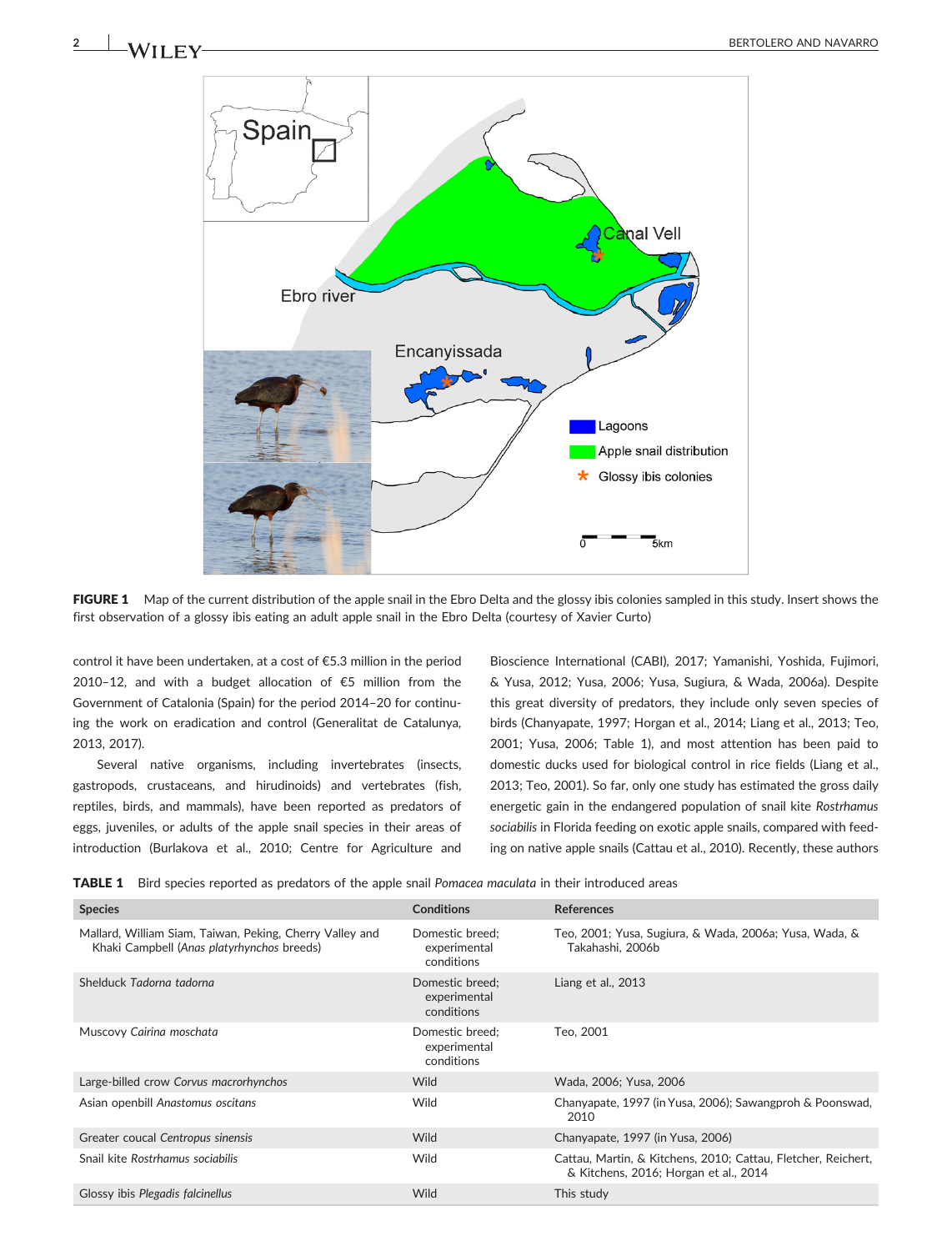have also shown that the presence of the invasive apple snail improved the demographic parameters of this raptor (Cattau et al., 2016).

The Ebro Delta is considered the second most important Spanish wetland, and was declared a Ramsar site (a wetland of international importance, designated under the Ramsar Convention; [http://www.](http://www.ramsar.org) [ramsar.org](http://www.ramsar.org)) in 1993 for its ecological importance in the Mediterranean area. In addition to extensive agricultural rice fields, this wetland supports a great diversity of birds (more than 350 species), with large breeding colonies of wading birds, among others. The first evidence that birds prey on apple snails in the Ebro Delta appeared in 2015 when a glossy ibis *Plegadis falcinellus* was photographed eating, and swallowing whole, one adult apple snail (Xavier Curto, pers. comm.; Figure 1). Although the diet of the glossy ibis is mainly composed of aquatic coleopterans, odonatan larvae, and crabs during the breeding season (Acosta, Mugica, Mancina, & Ruiz, 1996; Macías, Green, & Sánchez, 2004), in some areas the glossy ibis apparently also includes the invasive red swamp crayfish *Procambarus clarkii* in its diet (Tablado, Tella, Sánchez‐Zapata, & Hiraldo, 2010; Toral, Stillman, Santoro, & Figuerola, 2012). Based on these observations, the aim of the present study was to assess the trophic habits of the glossy ibis, and to evaluate and quantify the importance of the apple snail in its diet. For this purpose, stable isotopic values of carbon ( $\delta^{13}$ C) and nitrogen ( $\delta^{15}$ N) in the blood of glossy ibis chicks were analysed during two consecutive years, and Bayesian isotopic mixing models were applied to estimate the potential contribution of each potential prey item in the diet of the glossy ibis.

#### **2** | **METHODS**

#### **2.1** | **Fieldwork**

Glossy ibis is a long‐lived medium‐sized species (485–580 g) with a widespread distribution, but with scattered breeding populations in southern Europe, Africa, central and southern Asia, Oceania, the Atlantic coast of North America, and the West Indies (del Hoyo, Elliott, & Sargatal, 1992). Their European populations showed a marked regression in the  $20^{th}$  century (Burfield & van Bommell, 2004). In particular, the breeding population in Spain was extinct by the early 20<sup>th</sup> century, but in the 1990s new small breeding populations recolonized, and the species was classed as 'Vulnerable' on the Spanish Red List (Madroño, González, & Atienza, 2004). Recently, the Spanish

population in Doñana National Park has increased rapidly, and represents the largest colony in western Europe (Santoro, Green, & Figuerola, 2016). The Ebro Delta Natural Park sustains a small but increasing breeding population (the last census showed ~259 pairs in 2014; Delta de l'Ebre Natural Park, unpublished data). Glossy ibis chicks are fed with regurgitated food carried by adults, and during the breeding season the diet of glossy ibis chicks is similar to that of the adults (Macías et al., 2004). Monitoring chicks by banding them allows biological samples to be taken without capturing the adults (no specific trapping method has been developed for adults of this species). Thus, blood samples of glossy ibis chicks were collected during 2015 from the colony in Canal Vell lagoon (*n* = 13; located in the area invaded by the apple snail) and in 2016 in Encanyissada lagoon (*n* = 9; located outside the invasion area; Figure 1). Sampling chicks from both lagoons allows an assessment of whether glossy ibis breeding outside the area invaded by apple snail can use this trophic resource.

From each chick, 0.1 mL of blood was taken from the tarsus vein with non-heparinized syringes and the samples were kept refrigerated in the field for 2–3 h, and then stored at −20°C. The potential prey items for glossy ibis were collected during 2015 and 2016, including the apple snail, in rice fields and channels surrounding the Canal Vell lagoon. The potential prey items were selected according to results reported by Acosta et al. (1996) and Macías et al. (2004) (Table 2). Muscle tissue was taken from apple snail, fishes, and frogs, and then stored at −20°C. Whole insects, red swamp crayfish, and small native gastropods were sampled and stored in the same way.

#### **2.2** | **Analyses of stable isotopes**

Isotope analyses were performed at the Laboratory of Stable Isotopes at the Estación Biológica de Doñana ([http://www.ebd.csic.es/lie/index.](http://www.ebd.csic.es/lie/index.html) [html](http://www.ebd.csic.es/lie/index.html)). All samples of blood and prey were combusted at 1020°C using a continuous flow isotope‐ratio mass spectrometry system, by means of a Flash HT Plus elemental analyser coupled to a Delta‐V Advantage isotope‐ratio mass spectrometer via a CONFLO IV interface (ThermoFisher Scientific, Bremen, Germany). The isotopic composition is reported in the conventional delta (δ) per mil notation (‰), relative to Vienna Pee Dee Belemnite ( $\delta^{13}$ C) and atmospheric N<sub>2</sub> ( $\delta^{15}$ N). Replicate assays of standards routinely inserted within the sampling sequence indicatedanalyticalmeasurement errors of ±0.1‰and ± 0.2‰ for  $\delta^{13}$ C and  $\delta^{15}$ N, respectively. The standards used were EBD-23 (cow

**TABLE 2** Sample size (*n*) and mean ± standard deviation of δ<sup>15</sup>N and δ<sup>13</sup>C values of the glossy ibis and its potential prey species in the Ebro Delta wetland (north‐eastern Iberian Peninsula)

| Taxon       | Group or species                                                              | $\mathsf{n}$ | $\delta^{15}N$ (%)                   | $δ13C$ (‰)                             |
|-------------|-------------------------------------------------------------------------------|--------------|--------------------------------------|----------------------------------------|
| Glossy ibis | Year 2015<br>Year 2016                                                        | 13<br>9      | $11.58 \pm 0.60$<br>$12.10 \pm 0.51$ | $-24.52 \pm 0.53$<br>$-25.03 \pm 0.86$ |
| Plant       | Asian rice Oryza sativa                                                       | 3            | $11.65 \pm 0.13$                     | $-25.94 \pm 0.11$                      |
| Insect      | Odonata (larvae)<br>Coleoptera (Cybister lateromarginalis + Hydrous piceus)   | 3<br>6       | $10.73 \pm 1.41$<br>$9.49 \pm 1.23$  | $-25.72 \pm 2.41$<br>$-27.84 \pm 3.14$ |
| Crustacean  | Red swamp crayfish Procambarus clarkii                                        | 3            | $11.64 \pm 0.08$                     | $-24.66 \pm 0.15$                      |
| Gastropod   | Apple snail Pomacea maculata<br>Other Gastropoda (Lymnae sp. and Physa acuta) | 3<br>3       | $8.69 \pm 0.56$<br>$9.58 \pm 1.13$   | $-24.68 \pm 0.41$<br>$-19.44 \pm 3.57$ |
| Amphibian   | Perez's frog Pelophylax perezi                                                | 6            | $9.46 \pm 2.11$                      | $-23.95 \pm 3.31$                      |
| Fish        | Crucian carp Carassius sp.                                                    | 3            | $13.57 \pm 0.30$                     | $-29.52 \pm 1.09$                      |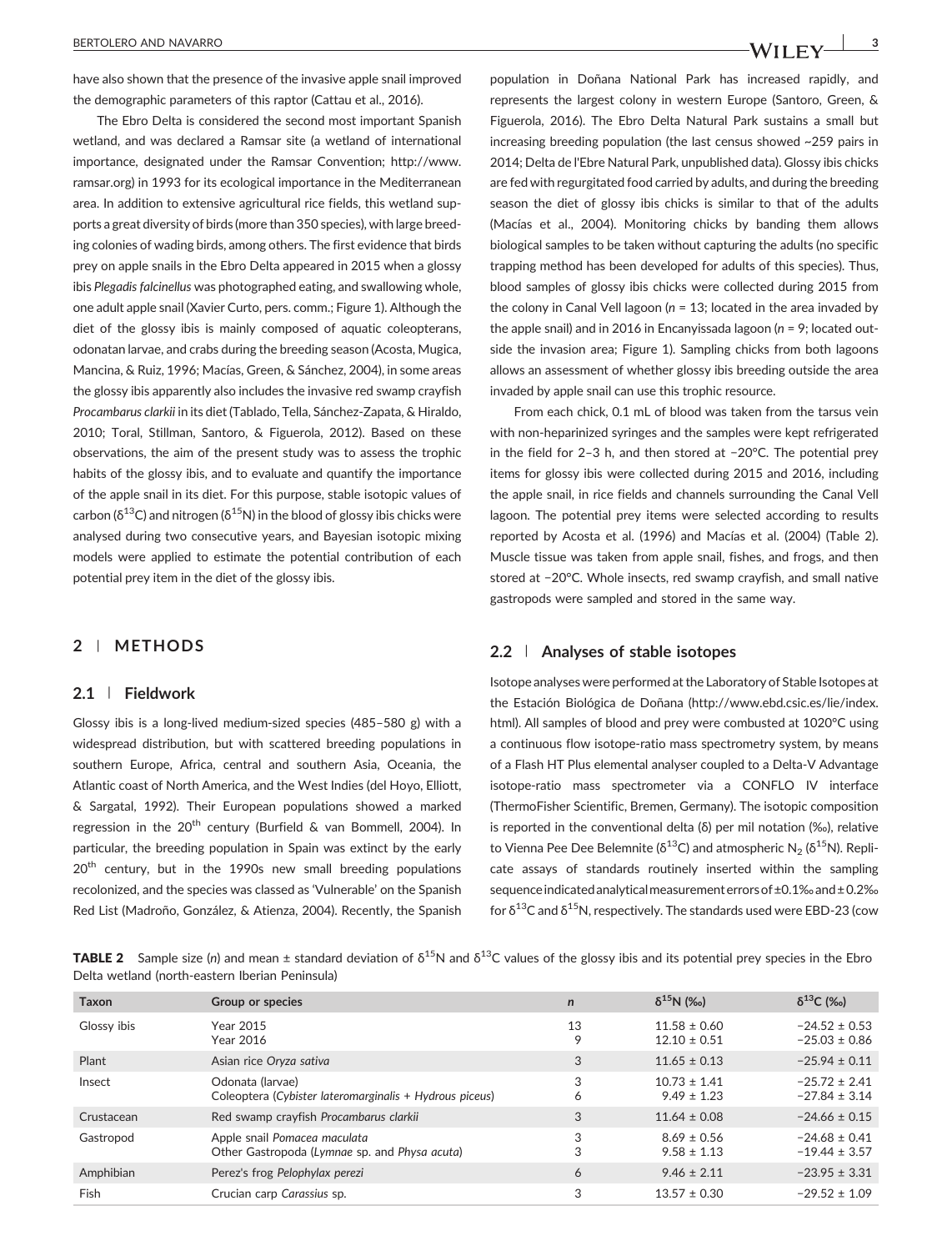horn, internal standard), LIE‐BB (whale baleen, internal standard), and LIE‐PA (razorbill feathers, internal standard). These laboratory standards were previously calibrated with international standards supplied by the International Atomic Energy Agency (IAEA, Vienna, Austria).

#### **2.3** | **Isotopic mixing model and statistical analyses**

The potential contribution of each potential prey group to the diet of the glossy ibis was estimated using the STABLE ISOTOPE ANALYSIS IN R (SIAR) Bayesian isotopic mixing model (Parnell, Inger, Bearhop, & Jackson, 2010). The SIAR model estimates the potential contribution of each prey item in the diet of the consumer (in this case, the glossy ibis) based on the isotopic values of the consumer and its potential prey. This model runs in the free software R (R Development Core Team, 2016), and allows the inclusion of sources of uncertainty in the data, in particular the variability in the stable isotope ratios of the predator and the potential prey (Parnell et al., 2010). Because the blood isotopically integrates the information during the month before sampling (Bearhop, Waldron, Votier, & Furness, 2002; Pearson, Levey, Greenberg, & Martínez del Río, 2003), the results provide an average of the trophic habits of the chicks throughout their life. Diet tissue discrimination factors, the isotopic enrichment factor of a consumer in relation to the isotopic values of the prey consumed, of 2.4‰ for  $\delta^{15}N$  and 1.7‰ for  $\delta^{13}C$ , were used in the Bayesian isotopic mixing model (Caut, Angulo, & Courchamp, 2009). As there are no species-specific enrichment factors published for the glossy ibis, the values used were from the review by Caut et al. (2009). In addition, Welsh's tests were used to compare the differences in both  $\delta^{15}N$ and  $\delta^{13}$ C values between years and colonies.

## **3** | **RESULTS**

Significant differences were found in the values of  $\delta^{15}N$  ( $F_{1,19}$  = 4.73, *P* = 0.042), but not in the values of  $\delta^{13}C$  (*F*<sub>1,19</sub> = 2.47, *P* = 0.141), between the two colonies and years (Table 2). The values of blood isotopes in the glossy ibis were between the values of some of their potential prey groups (Figure 2). Although small differences between years and breeding sites were found, the diet of the glossy ibis, based on the SIAR models, was composed mainly of apple snail and coleopterans, followed by larvae of odonatans, carp, rice, crayfish, amphibians, and gastropods (Figure 3).

## **4** | **DISCUSSION**

This study is the first report of the regular incorporation of apple snail in the diet of the glossy ibis, at least during the breeding season. The glossy ibis has resident populations in the Ebro Delta and may prey on apple snails outside of the breeding season, but this should be confirmed by sampling birds during that period. It is possible that in winter, however, when rice fields are dry and apple snails are buried in mud (Yusa, Wada, & Takahashi, 2006b), the birds can only prey on apple snails in the channels that retain water. Other studies have reported observations of wild bird species feeding on invasive apple snails (Sawangproh & Poonswad, 2010; Wada, 2006; Yusa, 2006),



FIGURE 2 Mean and standard deviation stable isotope values of  $\delta^{15}$ N and  $\delta^{13}$ C (‰) in the blood of glossy ibis chicks (circles), and of their potential prey groups (not drawn when standard deviation was less than the size of the mean symbol), in the Ebro Delta Natural Park (north‐eastern Spain)



**FIGURE 3** Results of the SIAR model (with 95, 75, and 50% credibility intervals) showing the estimated prey contributions of the diet of glossy ibis chicks during the breeding seasons of 2015 (a) and 2016 (b) in Ebro Delta Natural Park. Numbers in parenthesis indicate the 50% percentile

and the positive perception of snail kite predation by farmers in Ecuador (Horgan et al., 2014). The snail kite is an endangered species in the USA, where a previous study (Cattau et al., 2010) found that juveniles feeding on invasive apple snails showed energetic deficiencies. However, a more recent work (Cattau et al., 2016) found that the populations of snail kite that feed on this new prey improved their demographic parameters, particularly juvenile survival, compared with snail kite feeding on native snails. Although natural local predators of the apple snail can act as a biological control agent, we do not expect them to eradicate this pest, because predator–prey relationships normally only regulate prey numbers (Newton, 1998). On the other hand, in Europe, no other similar snails are present,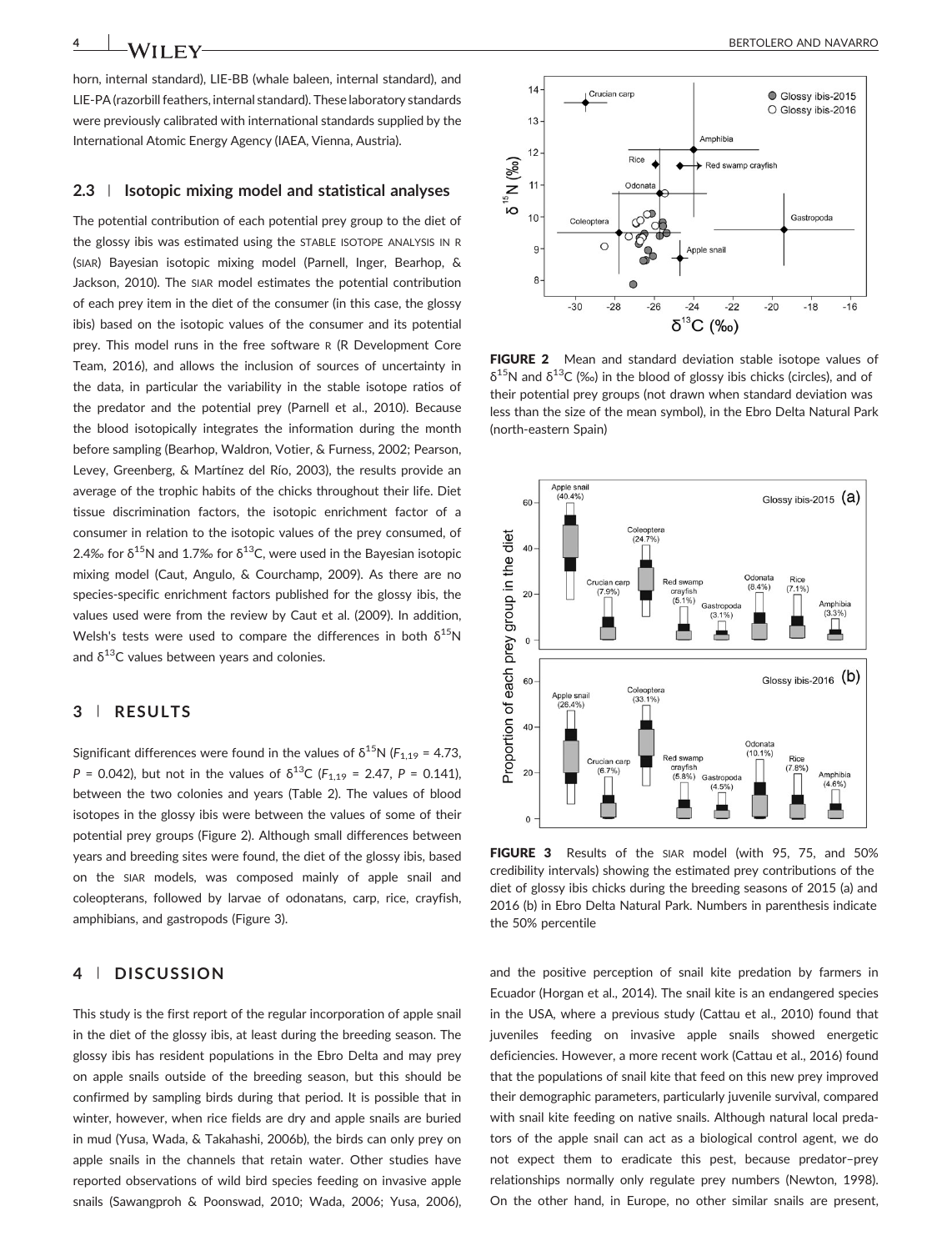and thus for local predators they are a novel food resource with which they must become familiar (i.e. learning to break the shell on the ground, as rats (*Rattus norvegicus*) do; to open the opercula and gain access to the soft parts, as yellow‐legged gulls (*Larus michahellis*) do; or to swallow it whole and regurgitate the undigestible parts, as glossy ibis do; Figure 1).

The apple snail reached high densities in the rice fields and channels of the Ebro Delta a few years after its initial detection in 2009 (estimated at 31.5 g m<sup>-2</sup> wet weight (Gilioli et al., 2017) or assessed at 9-33 individuals m<sup>-2</sup>, with a maximum of 200 individuals m<sup>-2</sup> (M. A. López, pers. comm., May 2017)), causing some agricultural damage and large economic losses. Despite this severe adverse impact on agriculture and natural wetlands, it has also become an abundant resource in the food web for potential predators. Several studies have demonstrated that when an alien species is established and becomes abundant in an area, it can be used as a trophic subsidy (Barbar, Hiraldo, & Lambertucci, 2016; Navarro et al., 2010; Rodríguez, 2006; Speziale & Lambertucci, 2013; Tablado et al., 2010). The invasion of apple snails in the Ebro Delta follows this pattern, and the results of this study show that at least one bird species, the glossy ibis, has regularly incorporated it into its diet quite quickly after colonization (after a maximum of 6–7 years). The possibility that other predators in the Ebro Delta currently consume the apple snail (e.g. other bird species, rats, or fishes) cannot be excluded, but new research is necessary to identify these species and the degree to which the apple snails are consumed. In a similar case, the invasive red swamp crayfish, introduced to Spain in 1973, is today fully integrated in the food web as an important prey item for several predator species (Tablado et al., 2010), including birds in the Ebro Delta (e.g. Navarro et al., 2010). Thus, we predict that the apple snail will follow the same path as the red swamp crayfish in the food web, even though the spread of this pest in rice fields and wetlands is undesirable.

#### **ACKNOWLEDGEMENTS**

We thank the staff of the Ebro Delta Natural Park, especially Antoni Curcó, Miquel Àngel Franch, Iago Brugnoli, and Carles Domingo. We also thank Jordi Feliu for valuable field assistance. We are grateful to Ignasi Ripoll and Sara Sánchez (SEO/BirdLife) and Miquel Àngel López (Forestal Catalana) for their support and comments. We are grateful to Xavier Curto for providing the pictures of the glossy ibis. The Ebro Delta Natural Park authorized our scientific work (Catalonian Government permits: SF/789 and SF/790). This work was funded by SEO/BirdLife and Forestal Catalana. We thank the editor and two anonymous reviewers for their helpful comments. We are also grateful to Sarah Young and Jacqueline Donoyan for improving the English in an early draft. J. N. was supported by the Spanish National Program Ramón y Cajal.

#### **FUNDING INFORMATION**

This work was funded by SEO/BirdLife and Forestal Catalana.

#### **ORCID**

*Albert Bertolero* <http://orcid.org/0000-0002-6834-2600> *Joan Navarro* <http://orcid.org/0000-0002-5756-9543>

#### **REFERENCES**

- Acosta, M., Mugica, L., Mancina, C., & Ruiz, X. (1996). Resource partitioning between Glossy and White Ibises in a rice field system in south central Cuba. *Colonial Waterbirds*, *19*, 65–72.
- Barbar, F., Hiraldo, F., & Lambertucci, S. A. (2016). Medium‐sized exotic prey create novel food webs: The case of predators and scavengers consuming lagomorphs. *PeerJ*, *4*, e2273.
- Bearhop, S., Waldron, S., Votier, S. C., & Furness, R. W. (2002). Factors that influence assimilation rates and fractionation of nitrogen and carbon stable isotopes in avian blood and feathers. *Physiological and Biochemical Zoology*, *75*, 451–458.
- Burfield, I., & van Bommell, F. (2004). *Birds in Europe: Population estimates, trends, and conservation status*. Cambridge, UK: BirdLife International.
- Burlakova, L. E., Padila, D. K., Karatayev, A. Y., Hollas, D. N., Cartwright, L. D., & Nichol, K. D. (2010). Differences in population dynamics and potential impacts of a freshwater invader driven by temporal habitat stability. *Biological Invasions*, *12*, 927–941.
- Carlsson, N. O. L., Brönmark, C., & Hansson, L. A. (2004). Invading herbivory: The golden apple snail alters ecosystem functioning in Asian wetlands. *Ecology*, *85*, 1575–1580.
- Cattau, C. E., Fletcher, R. J., Reichert, B. E., & Kitchens, W. M. (2016). Counteracting effects of a non‐native prey on the demography of a native predator culminate in positive population growth. *Ecological Applications*, *26*, 1952–1968.
- Cattau, C. E., Martin, J., & Kitchens, W. M. (2010). Effects of an exotic prey species on a native specialist: Example of the snail kite. *Biological Conservation*, *143*, 513–520.
- Caut, S., Angulo, E., & Courchamp, F. (2009). Variation in discrimination factors ( $\Delta^{15}$ N and  $\Delta^{13}$ C): The effect of diet isotopic values and applications for diet reconstruction. *Journal of Applied Ecology*, *46*, 443–453.
- Centre for Agriculture and Bioscience International (CABI) (2017). *Pomacea canaliculata* [original text by J. Litsinger]. In *Invasive Species Compendium*. Wallingford, UK: CAB International.
- Chanyapate, C. (1997). The golden apple snail, *Pomacea canaliculata*, research and management in Thailand. In *International workshop on ecology and management of apple snail in rice production in Asia*. Phitsanulok, Thailand: The International Rice Research Institute, Swiss Agency for Developmental and Cooperation and Department of Agriculture Extension of Thailand.
- Cowie, R. H. (2002). Apple snails as agricultural pests: The biology, impacts, and management. In G. M. Barker (Ed.), *Molluscs as crop pests* (pp. 1–28). Wallingford, UK: CAB International.
- del Hoyo, J., Elliott, A., & Sargatal, J. (1992) (Eds.), *Handbook of the birds of the World. Vol. 1*. Barcelona, Spain: Lynx Edicions.
- European Food Safety Authority Panel on Plant Health (EFSA PLH) (2013). Assessment of the potential establishment of the apple snail in the EU. *EFSA Journal*, *11*, 3487.
- Generalitat de Catalunya. (2013). El cargol poma al Delta de l'Ebre. Pla de lluita 2013. Retrieved from [http://premsa.gencat.cat/pres\\_fsvp/docs/](http://premsa.gencat.cat/pres_fsvp/docs/2013/05/09/18/49/4cd68466-2639-48a3-b609-ccae2e3d6030.pdf) [2013/05/09/18/49/4cd68466](http://premsa.gencat.cat/pres_fsvp/docs/2013/05/09/18/49/4cd68466-2639-48a3-b609-ccae2e3d6030.pdf)‐2639‐48a3‐b609‐ccae2e3d6030.pdf/
- Generalitat de Catalunya. (2017). Aprovades les actuacions de lluita i eradicació contra el cargol poma per a l'any 2017. Retrieved from [http://premsa.gencat.cat/pres\\_fsvp/AppJava/notapremsavw/299143/](http://premsa.gencat.cat/pres_fsvp/AppJava/notapremsavw/299143/ca/aprovades-actuacions-lluita-eradicacio-cargol-poma-lany-2017.do) [ca/aprovades](http://premsa.gencat.cat/pres_fsvp/AppJava/notapremsavw/299143/ca/aprovades-actuacions-lluita-eradicacio-cargol-poma-lany-2017.do)‐actuacions‐lluita‐eradicacio‐cargol‐poma‐lany‐2017.do/
- Gilioli, G., Schrader, G., Carlsson, N., van Donk, E., van Leeuwen, C. H. A., Martín, P. R., … Vos, S. (2017). Environmental risk assessment for invasive alien species: A case study of apple snails affecting ecosystem services in Europe. *Environmental Impact Assessment Review*, *65*, 1–11.
- Hayes, K. A., Cowie, R. H., Thiengo, S. C., & Strong, E. E. (2012). Comparing apples with apples: Clarifying the identities of two highly invasive Neotropical Ampullariidae (Caenogastropoda). *Zoological Journal of the Linnean Society, London*, *166*, 723–753.
- Horgan, F. G. (2017). Ecology and management of apple snails in rice. In B. S. Chauhan, K. Jabran, & G. Mahajan (Eds.), *Rice production worldwide* (pp. 393–418). Cham, Switzerland: Springer.